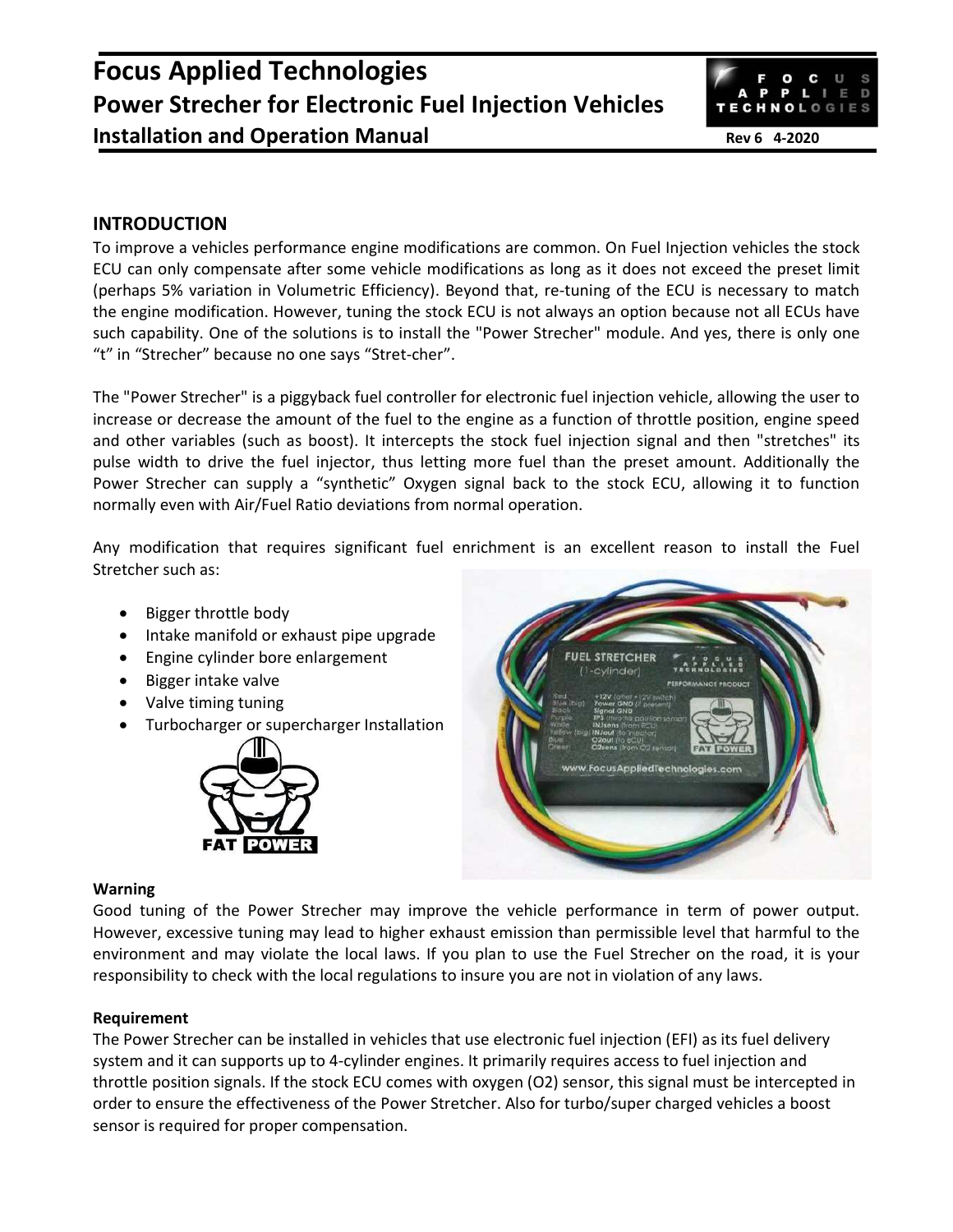#### **Tuning**

The setting and tuning are done via a Bluetooth-enabled computer or smartphone that support Serial Port Profile (SPP) capability, or with downloadable "Serial Communication" software for the Power Stretcher at www.FocusAppliedTechnologies downloads, software, Scom.

## **INSTALLATION**

The installation of Power Strecher is fairly straightforward. This module is powered by +12V and should be connected to "keyed" (shuts off when the key is OFF) +12V line powering the stock ECU. The thick black Power Ground (GND) line should be linked to the GND of the ECU which normally is the vehicle chassis. Additionally ther is a fine black ground line called the Signal Ground. This should be connected to an appropriate Signal Ground from the ECU such as the ground line to the Throttle Position Sensor. The Power Stretcher primarily need access to the fuel injection and throttle position sensor (TPS) signal lines and the Oxygen Sensor. In the stock EFI system, the fuel injector is connected to +12V and fuel injector control lines. The "Stretched" Injector signal (INJout, fat wire) is connected directly to the injector and the injector sensing signal (INJsens, fine wire) is connected to the outgoing injector control signal of the stock ECU. The TPS line of Fuel Stretcher is shared with the stock ECU.

*IMPORTANT: Place all wires as close to the original ECU as possible!* Running power/ground via long wires can cause troubles with the signals, and make difficult running and tuning.

NOTE: The Throttle Position Sensor (TPS) acts like a variable resistor connected between ground and a 5V reference voltage, where the TPS output voltage varies from ~1V to ~4V as the throttle is opened. A "signal ground" is typically supplied to the low-voltage end of the TPS sensor. This should be connected to the Signal Ground of the fuel stretcher (if present) which is the thin black wire. The "Power Ground" of the fuel stretcher (thick black wire) can be connected to any good ground (ie. Frame ground, battery negative terminal, etc.). The signal ground is a clean ground line with low noise, whereas the power ground has significant electronic noise from the switching of the injector and other inductive loads. Separating the grounds reduces the electronic noise entering the stock ECU, improving smoothness and stability of the system. Many bikes do not have separate signal and power grounds, in which case the power ground from the Power Strecher should be run to a frame ground, and the signal ground should be run to TPS ground.

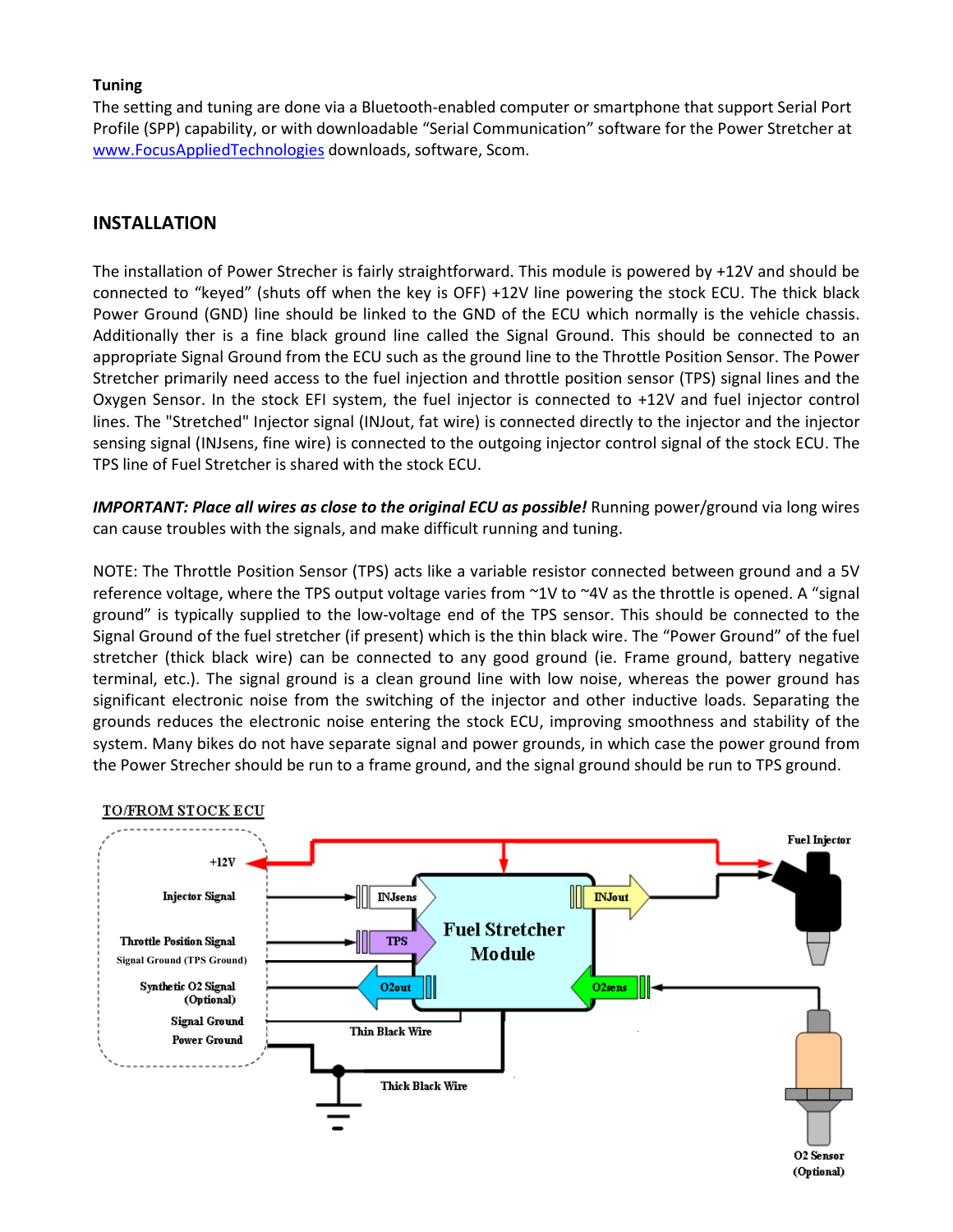For multi-cylinder engines the Injector sense line and Injector control (Inj out) are the same color (eg. Both are yellow). The thick wire is always the injector out line (as it carries the current from the injector), and the sense line is the thin wire.



Low cost EFI systems normally implement "open loop" fuel control which excludes O2 sensor. However, in more advanced EFI systems, precision air-fuel mixture control is achieved by the use of an O2 sensor. The installation of Fuel Stretcher on such system will be less effective if the stock ECU attempts to reduce the amount of fuel in order to compensate for the enriched air-fuel mixture. Therefore, this signal must be intercepted and Fuel Stretcher will replace it with a synthetic O2 signal to prevent the stock ECU from its compensating process. The signal line from the O2 sensor is connected to the O2 sensing line (O2sens) and the synthetic O2 signal (O2out) is connected to stock ECU. Under some conditions the Power Stretcher follows the actual O2 signal, allowing closed loop control by the stock EFI system.

# **SETUP AND TUNING**

This version of the Power Stretcher integrates Bluetooth module for wireless serial communication. The setting and tuning of the Fuel Stretcher can be accessed through a Bluetooth-enabled computer or smartphone. When choosing Bluetooth dongle for a computer, it is important that for it to have Serial Port Profile (SPP) capability where it emulates a serial cable as to provide alternative to wired serial communication. The interface uses a simple text based system that can be accessed via a serial terminal program such as "Hyperterminal" and "RealTerm" for computer, and "Bluetooth spp pro" for Android smartphone. The serial communication parameters are configured as follow:

Baud: 9600 Data Bits: 8 Stop Bits: 1 Parity: None Handshake: None

The easiest way to interface with the Power Strecher is to use the Power Strecher Serial Communications program Scom. It is a graphic interface allowing simple control over the unit, as well as calibrations of the various compensation factors, graphic display of the important parameters, as well as logging and back up of the maps and setup. It can be down loaded from at www.FocusAppliedTechnologies downloads, software, Scom.

When first running the software for the first time it will instruct you that the default values have not been set yet, and ask you to chose a serial communications port, displaying all available ports. If your computer has "native" serial communication ports (typically 9-pin "D" type connectors found at the back or side of desktop and lap top machines) these will be numbered 1 or 2. If you are using a serial cable and connecting directly to the corresponding 9-pin D connector available on non-blue tooth versions of the Power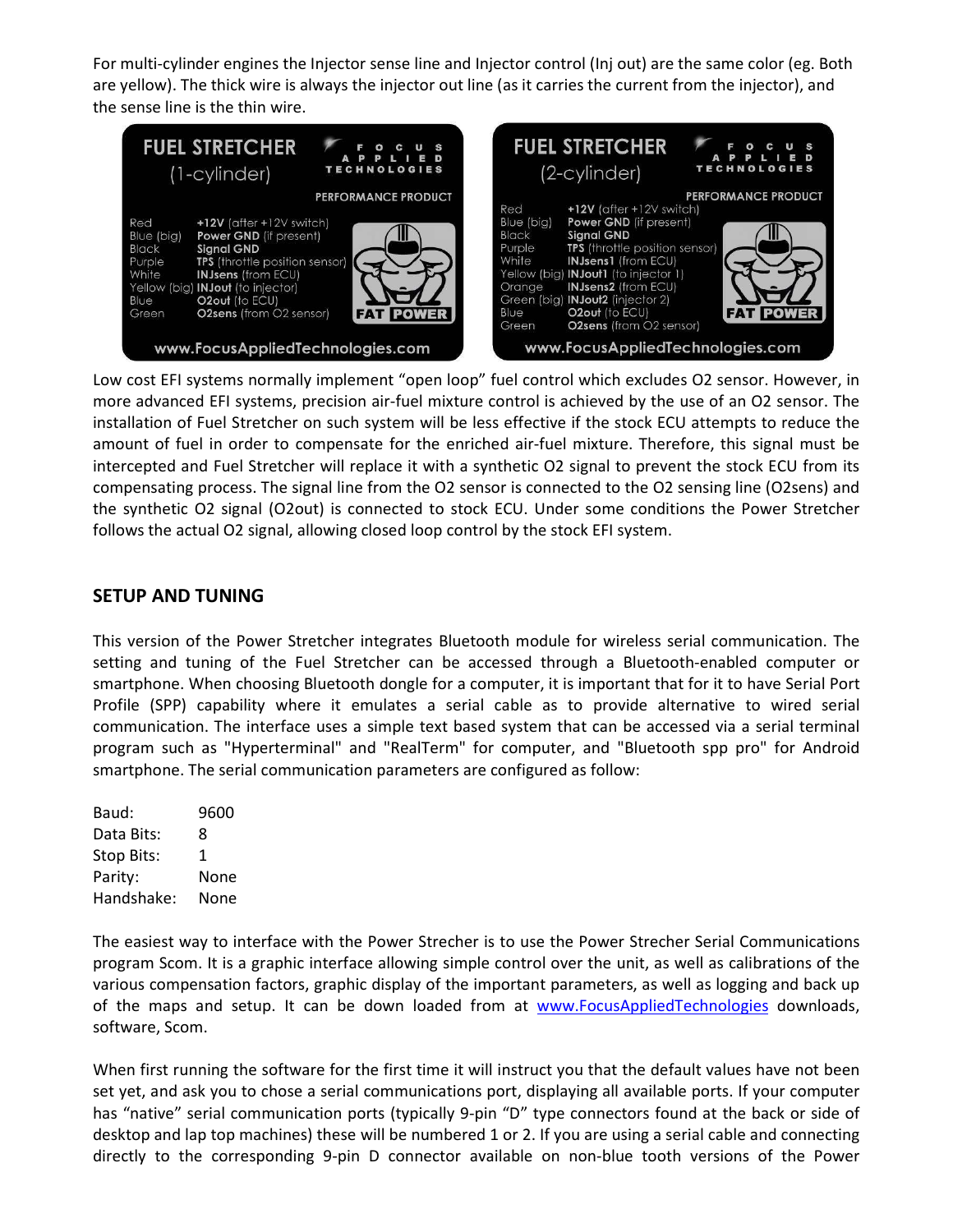Strecher, you simply need a straight-through cable connecting pins 2, 3, and 5. If serial ports are not available, you may use a USB to serial port converter (we recommend "Sparkfun" units as they have better EMI immunity). These require a driver which can be downloaded from the manufacturer and must be installed prior to use. When connected these USB-serial port adapters will appear as serial ports listed in the dialog box, and typically have a number from 3 to 30. If using a blue tooth unit, you'll need a blue tooth transducer connected to a serial port of the computer, or otherwise accessible to the software.

To begin communications to the Power Strecher, it must be connected properly to the appropriate lines on the vehicle, and powered on. You must first activate the "Verbose" mode, by clicking on the button on the lower left side of the screen. You may have to click it twice depending on the settings and history of the device. Once communications have been established the live display of TPS, RPM, Pulse Width, %Strech, Battery Voltage and O2 signal should be live. You can check this by opening the throttle and observing the TPS (Throttle Position Signal). It should display an increasing voltage and corresponding horizontal indicator bar.



Calibration should be done in the following order:

# **1) Calibrate Throttle (TPS)**

Click the "TPS AutoCal" button (upper right). This will give you 5 seconds to open the throttle to the maximum position (WOT or Wide Open Throttle), and Idle (closed throttle). "Cal" will appear beside the button when in calibration mode. Once the 5 seconds have elapsed, the resulting TPS range will be divided up into 5 "bins" from idle to WOT. The bins are non spaced linearly, as air flow and fueling change rapidly with changes in TPS near idle, but they change relatively little near WOT. The bins will be displayed on the lower line of the "stretch" control box in the lower center of the screen. If you are not satisfied with these settings you can change them in the "Manual TPS Calibration" window accessed by the button of the same name.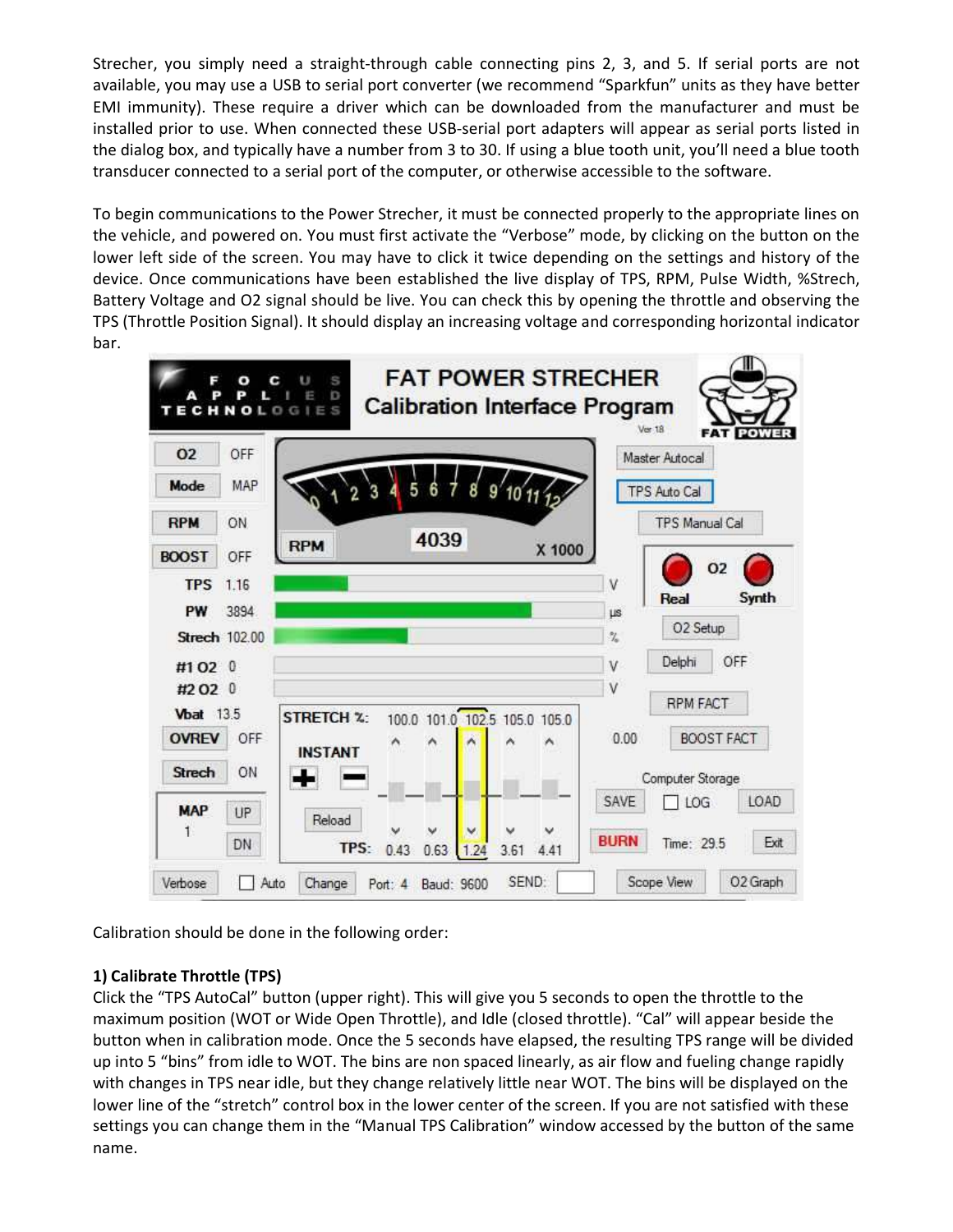## **2) Set up O2 Controls**

Engines use O2 feedback to correct "drift" in the actual fueling of an engine. If we add fuel using the Strecher without modifying the O2 feedback, the stock ECU will remove the additional fuel, and return to running normally. Therefore it is important to properly control the O2 signal going back to the stock ECU. There are 3 main approaches to do this:

## 1) Disable the O2 sensor

If you simply open the O2 sensor, the ECU will detect an "open circuit" situation and turn on the "Malfunction Indicator Light" (or the "Check Engine" light). Some engines continue to operate normally, and the shifter will work accordingly, but other ECU's may enter a "safe" mode with reduced power.



## 2) Shift the O2 signal

The ECU is expecting an O2 signal that oscillates slowly from lean to rich and back again. We can delay either the rich or lean going transitions to "fool" the ECU into correcting the fueling in the opposite direction. This O2 "Shift" can be selected from the front panel, and is setup below. This is the easiest and safest mode to use, with a recommended shift setting of 110 (Slightly RICH)

## 3) Map out the O2 Duty Cycle

The O2 duty cycle (the fraction of time the O2 signal spends in the Rich state) is not constant: at low throttles it is usually close to 50%, but by about 2/3 throttle it goes slightly rich, and above about 80% throttle the engine is operated fully RICH (ie. a 100% O2 duty cycle). Careful mapping of the stock ECU's O2 duty cycle can be performed, allowing the Power Strecher to send out a very close match to the expected O2 signal, reducing the tendency of the stock ECU to "correct" the fueling.

Below the O2 display (right side of main screen) is a button "O2 Factors" which opens the Oxygen sensor controls shown below.

Set the O2 Follow ABOVE TPS to approximately 80% of the WOT TPS setting. Set the O2 Following voltage to about 5% above the Idle TPS reading. Below this TPS voltage the O2 signal will follow the actual O2 signal from the sensor, giving stable idling performance. In MAP mode between these two TPS voltages the Power Shifter generates a synthetic O2 signal switching between ~0.1V and 0.8V. Above the upper TPS level the O2 signal should be rich (~0.8V), and the synthetic signal will follow this. When the engine is first powered on the O2 signal will be driven either high (Delphi brand O2 sensor mode) or low (non Delphi mode) for a period of time defined in the Warmup time. For Delphi this should be set to about 10 sec, and 30 sec for other systems.

|        | <b>Sensor Following</b><br>02 follows signal ABOVE: 80.12 | TPS %                                                | V<br>3.04      | <b>Shift Mode Rich Bias</b><br>110                                   |       |
|--------|-----------------------------------------------------------|------------------------------------------------------|----------------|----------------------------------------------------------------------|-------|
|        | 02 follows signal BELOW: 4.82                             | Between these values 02 is synthetic (MAP)           | 0.59           | Below 100 biases LEAN<br>Above 100 biases RICH<br>Range is 80 to 120 |       |
|        |                                                           | <b>Synthetic O2 Signal Duty Cycle Map</b>            |                |                                                                      |       |
| Duty % | 50                                                        | 50                                                   | 50             | 75                                                                   | 100   |
| TPS %  | n                                                         | 5                                                    | 20             | 80                                                                   | 100   |
|        |                                                           | <b>Secondary Synthetic 02 Signal Characteristics</b> |                | Warmup                                                               | Auto  |
| Low V  | Switch Voltage<br>0.61                                    | High V<br>0.88                                       | Period<br>1500 | Time [sec]<br>5                                                      |       |
| 0.10   |                                                           |                                                      |                |                                                                      | Abort |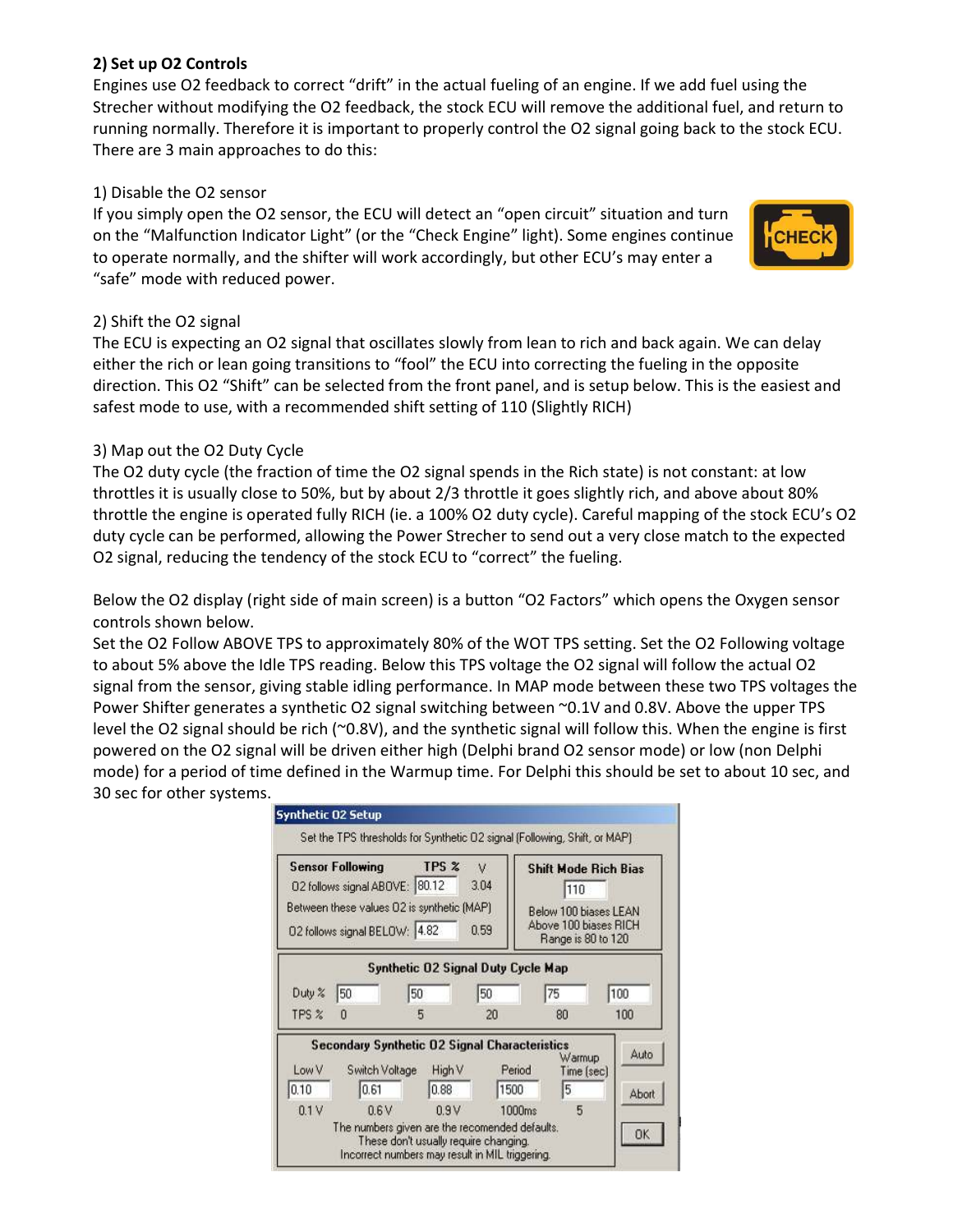The Lower synthetic O2 voltage should be set to 0.1V, and the High voltage to about 0.8V. The switch voltage should be typically around 0.45V, but can be adjusted higher (~0.7V) to run richer. The period of the synthetic O2 signal can also be set here and should be about 1500ms.

When running in "Shift" mode, the O2 signal sent to the ECU is "shifted" either Rich or Lean by delaying rich or lean going transition for a period of time. This makes the stock ECU run the engine slightly Leaner or Richer. Putting in a shift of 110 will cause the stock ECU to operate the engine slightly richer, and putting in 90 will make it run slightly leaner. Entering 100 means there is no shift, and in "shift" mode, the synthetic O2 signal will follow the actual sensor signal.

In the middle of the screen there is an O2 Duty Cycle Map. In "Map" mode the Synthetic O2 signal will oscillate rich-lean following the duty cycle in this map. A duty cycle of 50% is typical, and means that the O2 signal will be high 50% of the time (and low 50%). Generally near idle up to about 60% throttle the ECU expects to operate close to 50% duty cycle, but at higher (say 70%) throttles the duty will go up to ~80% as the engine runs slightly richer. Above the TPS Rich Threshold the engine runs RICH full time, so the duty cycle becomes 100%.

To save these changes to the Power Strecher, hit the OK button. To abort you're edits, hit the Abort button. To automatically calibrate the factors hit the Auto button.

Once you have set up the O2 parameters be sure to click the "Delphi" button on (if your vehicle used the small Delphi O2 sensor) or OFF for normal zirconia type O2 sensors.

#### **3) Adjust the RPM Factors**

Clicking on the "RPM Factors" button (lower right) opens the RPM Factor window. When opened it graphically shows the RPM fuel factor as a function of measured RPM. Typically this will be sent to 100% (ie. No change in fuel) over most of the speed range. If the additional fuel provided by the main Power Strech at WOT is too much for high speed operations (this typically happens due to a drop in air flow at very high engine speeds), then the fueling can be reduced at higher speeds. To return the system to normal fueling at maximum throttle and speed the right most (ie. Fastest) factor should be the reciprocal of the WOT fuel strech, ie. If the WOT fueling is set to 120%, then the highest RPM factor should be 1 / 1.2 or about 83%. The next to last RPM bin should be set as low as necessary to prevent underfueling at lower speeds. For example if the engine's "red line" (maximum speed) is 10,000 rpm, and we want to reduce fueling by 20% at 10,000 rpm to compensate for a 125% fueling factor at WOT, then the 10,000 rpm factor might be 80%. This could begin by tapering to 90% at 8000. As shown in the graph fueling would actually start being reduced from 7000 rpm onwards. To move this "taper" to higher speeds, just change the speed of the last few rpm bins.

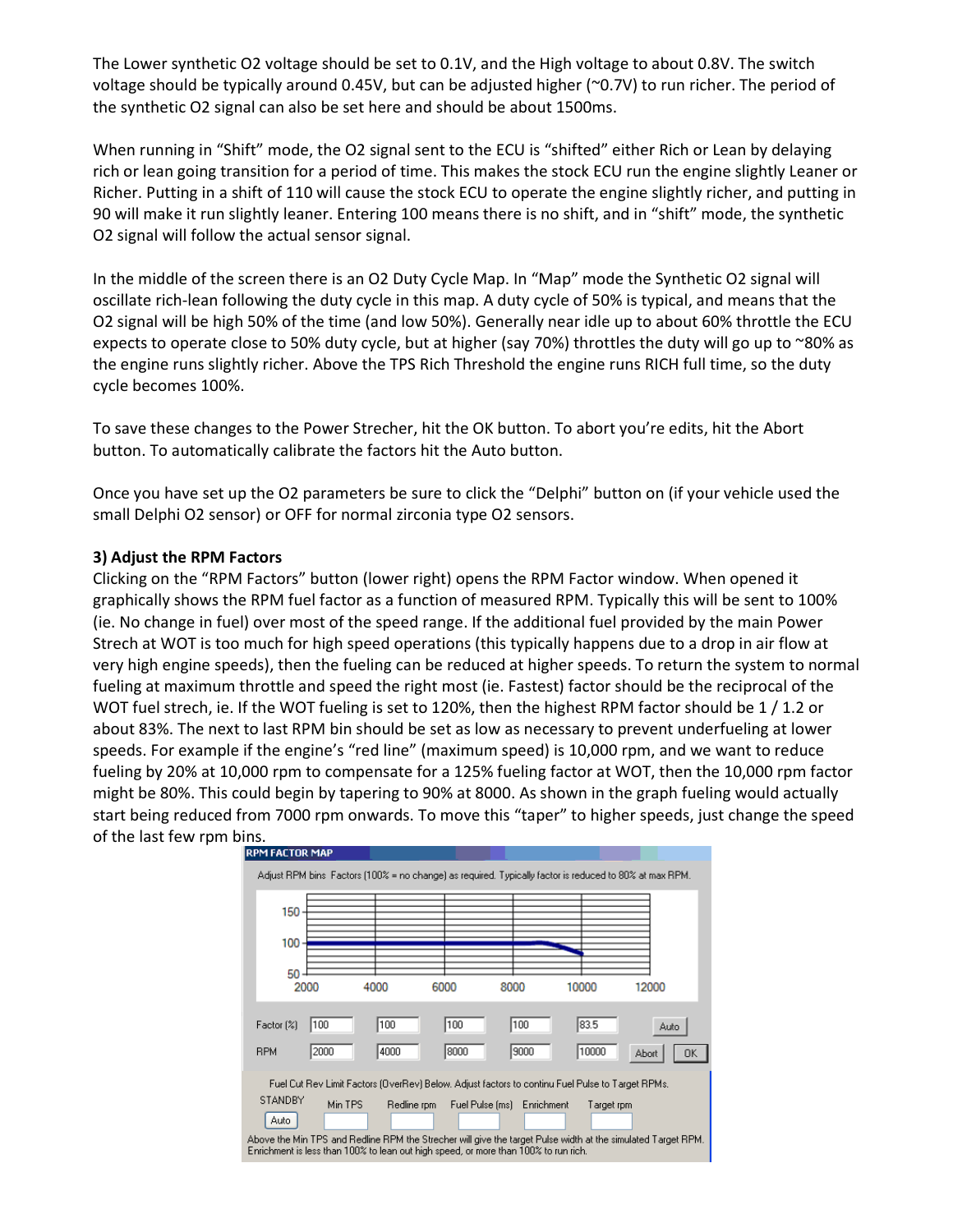The RPM Factor is applied at ALL throttles, and can be used to increase or decrease fueling. If using oversized injectors, you can use a constant factor of less than 100% at all speeds.

Fuel Cut Rev Limit Bypass can be achieved by setting the OVREV button ON. When Over Rev Bypass is on, the Power Strecher sends out a fuel pulse of the specified Pulse Width at the Target RPM any time the actual RPM exceeds the Redline RPM defined in the parameters at the bottom of the RPM Factor screen as shown above. Before entering Rev Limit Bypass mode the power strecher acts normally, based on other factors. Once the engine's rpm exceeds the "Redline rpm" in the box above, the Power Strecher will output pulses of the defined pulse width at the defined RPM. The enrichment (nominally 100%) can be used to increase, or decrease the fueling from this target pulse width. Alternatively the pulse width can be changed to achieve the same thing. The Power Strecher will exit Over Rev Bypass mode once the throttle has been dropped below the Min TPS defined above. Normally you would set the following:

| Min TPS:     | 80% of WOT Voltage                                                    |
|--------------|-----------------------------------------------------------------------|
| Redline RPM: | about 200-400 rpm below the original ECU's Fuel Cutoff                |
| Fuel Pulse:  | Set to the nominal WOT fuel pulse width near redline                  |
| Enrichment:  | 100%                                                                  |
| Target RPM:  | Set to half way between the actual cutoff rpm and your desired cutoff |

NOTE: This is an "open loop" mode, and should only be used for short periods of time.

#### **4) Boost Factor**

Similar to the RPM Factor, there is a fuel factor which is a function of Boost (or any other analog input, such as Temperature for example). The setup is similar to the RPM Factor.

#### **5) Fueling Strech**

The main fueling map is shown in the lower center of the screen. The TPS bins (bottom line) should match the already defined TPS bins. The top row (Strech%) are the main fueling factors. These numbers should generally be ~100 to 120%, but this depends on modifications made to the vehicle. Generally the idle fueling is left at 100% as the native EFI system will be in "closed loop O2 control", and remove any additional fuel. For improved drivability a factor of 105 to 110% is reasonable, but at WOT this may have to be reduced to 100-105%, as the native system usually already richens up the fueling at WOT sufficiently.

If major modifications have been made, then the fueling factors need to reflect the expected changes in airflow. For example if the intake path, throttle body and valve timing has been modified with an expected 20% increase in air flow, then the factors might need to be set to 110 at idle to perhaps 140% near WOT.

#### **6) Final Setup and Burning to memory**

There are several additional controls, such as the buttons at the upper left allowing individual toggling of Strech, RPM and Boost ON/OFF. When the Strech switch of OFF, then NONE of the strech factors are used, and essentially the unit is in a "bypass" mode. There is a "Map Select" box in the lower left. This allows selection of any of 3 different main stretch maps. Typically Map 1 would be set up with minimum fueling, Map would have more (say 5% additional) fueling, while the 3<sup>rd</sup> map might be even more aggressive. This will allow for quick verification of different maps, or different "modes" such as economy (maps with minimal fueling) and performance (maps with maximum fueling). NOTE: Each fueling map needs to be burned independently. First select that map in the Map Select box, then hit the BURN button.

Once the initial setup is complete, click the "BURN" button to save the configuration to non-volatile memory. These configurations will still be present after power down. Any edits you make will be lose unless you hit the BURN button before powering off the unit.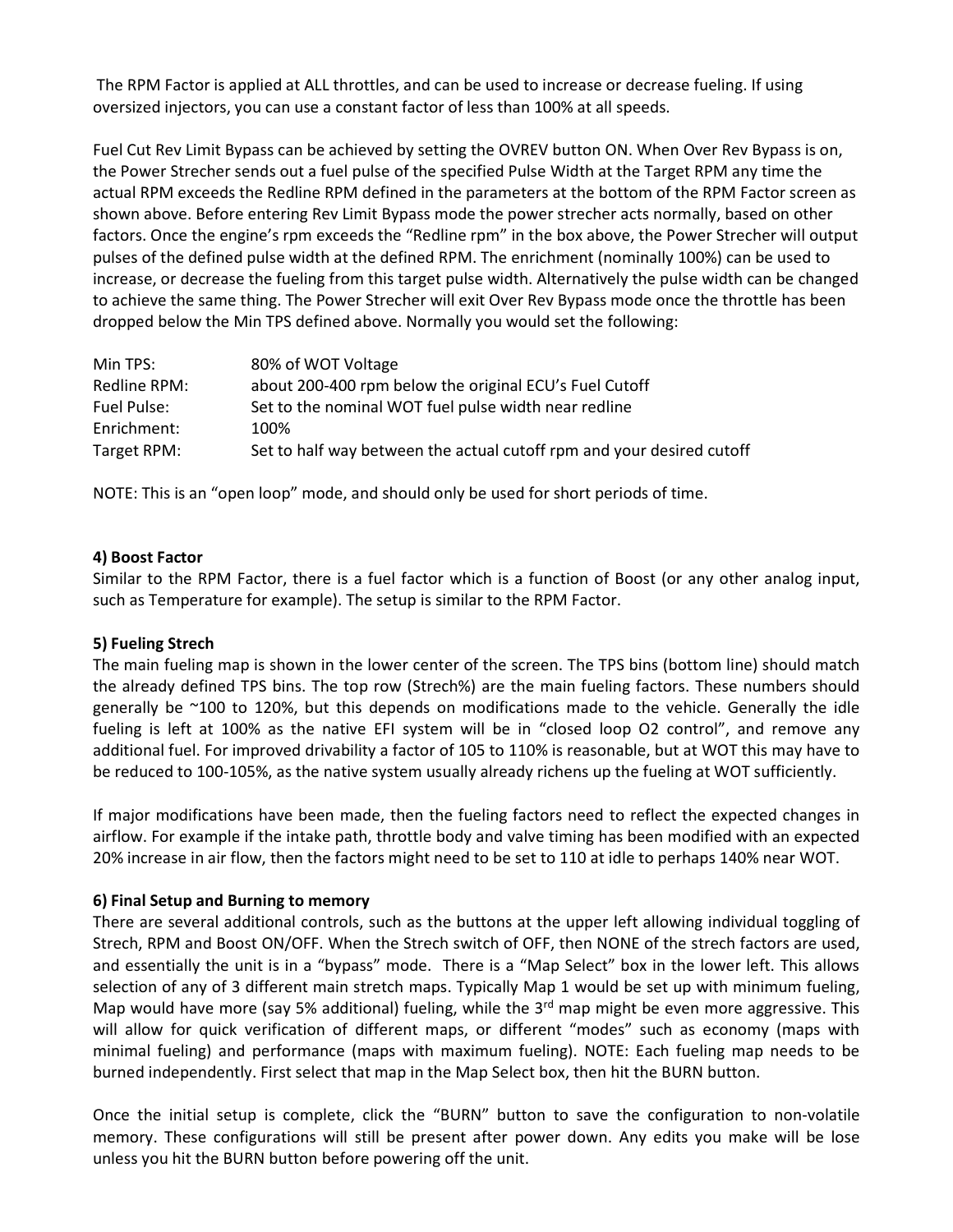## *NOTE: The engine may misfire or even stall when burning the setup to memory as the burn takes priority over operating the injectors.*

# **7) Tuning**

Every vehicle will require different tuning unless they are identical. Even with the same model sometimes there are slight variations in things like the Idle TPS setting, and injector characteristics. Therefore it is advisable to do some final tuning on each vehicle modified with the Power Strecher. Tuning consists of verifying the various settings effect on the vehicle. The ideal way to tune is using an Air/Fuel Ratio (AFR) meter measuring the exhaust gas on a Chassis dynamometer, or on a road track. The Strech value can then be increased/decreased as required to achieve the target AFR. While in operation the fueling can instantly be increased or decreased by hitting the large "+" and "-" buttons on in the fuel strech box. This will adjust the fueling by ½% at the current TPS bin. Alternatively the individual TPS bins can be increased/decreased by manipulating the appropriate sliders in the box.

Each map should be tuned for the performance required of that map or mode. The RPM factor should be adjusted for proper fueling as a function of engine speed. The Boost map should be tuned similarly for proper boost compensation.

Oxygen sensor performance can be monitored with the red (lean) and green (rich) indicator lamps on the right. At intermediate throttles the Synthetic O2 signal should "blink" consistently, and the Real O2 signal should be GREEN (ie. Rich). At low throttles (ie. Idle) they should both follow the actual exhaust gas O2 slowly drifting back and forth from rich to lean. Near WOT both should go rich.

An O2 sensor graph is supplied to help investigate the actual upper. O2 control limit. To use this shut off the O2 synthetic signal my making the O2 Following voltage equal to the WOT throttle voltage. As the vehicle operates the actual O2 sensor voltage (and rich and lean limits) are displayed in the graph accessible via the O2 graph button. Above the native systems upper O2 control limit the Minimum O2 voltage will be rich. This point is identified in the graph below by the arrow.



Additionally an "oscilloscope view" is displayed when the "Scope view" button is clicked. This shows the last 30 seconds of the various parameters for easy verification.

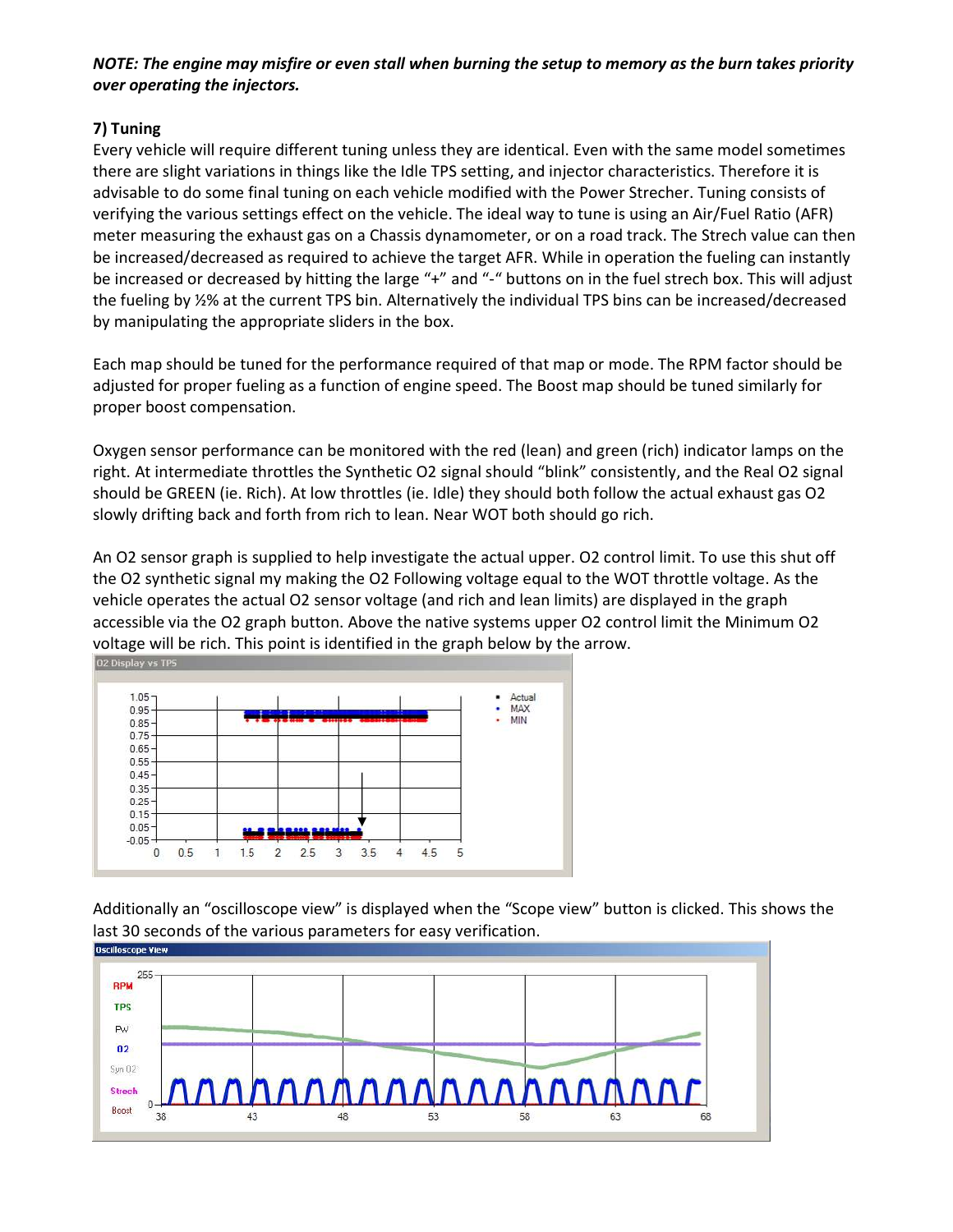Similarly all the important parameters can be logged to a file while in operation by ticking the "LOG" check box. This will ask for a filt name, and then stream data from the Power Strecher continuously into the file. If a wide band O2 sensor (AFR sensor) is used, it can be read simultaneously for off line "auto tuning".

The data below shows a launch and high speed operation, indicating a decrease in the WOT fueling with speed due to the RPM Factor, which is reducing fueling back down to ~100% at 8000+ rpm.



Finally, the current fuel strecher setup can be saved (in byte form) to a file by clicking the "SAVE" button.

When tuning it is best to start with small fueling increments and test out every step carefully. When you have a map you are happy with, be sure to burn it to memory, and save it to a file for future reference.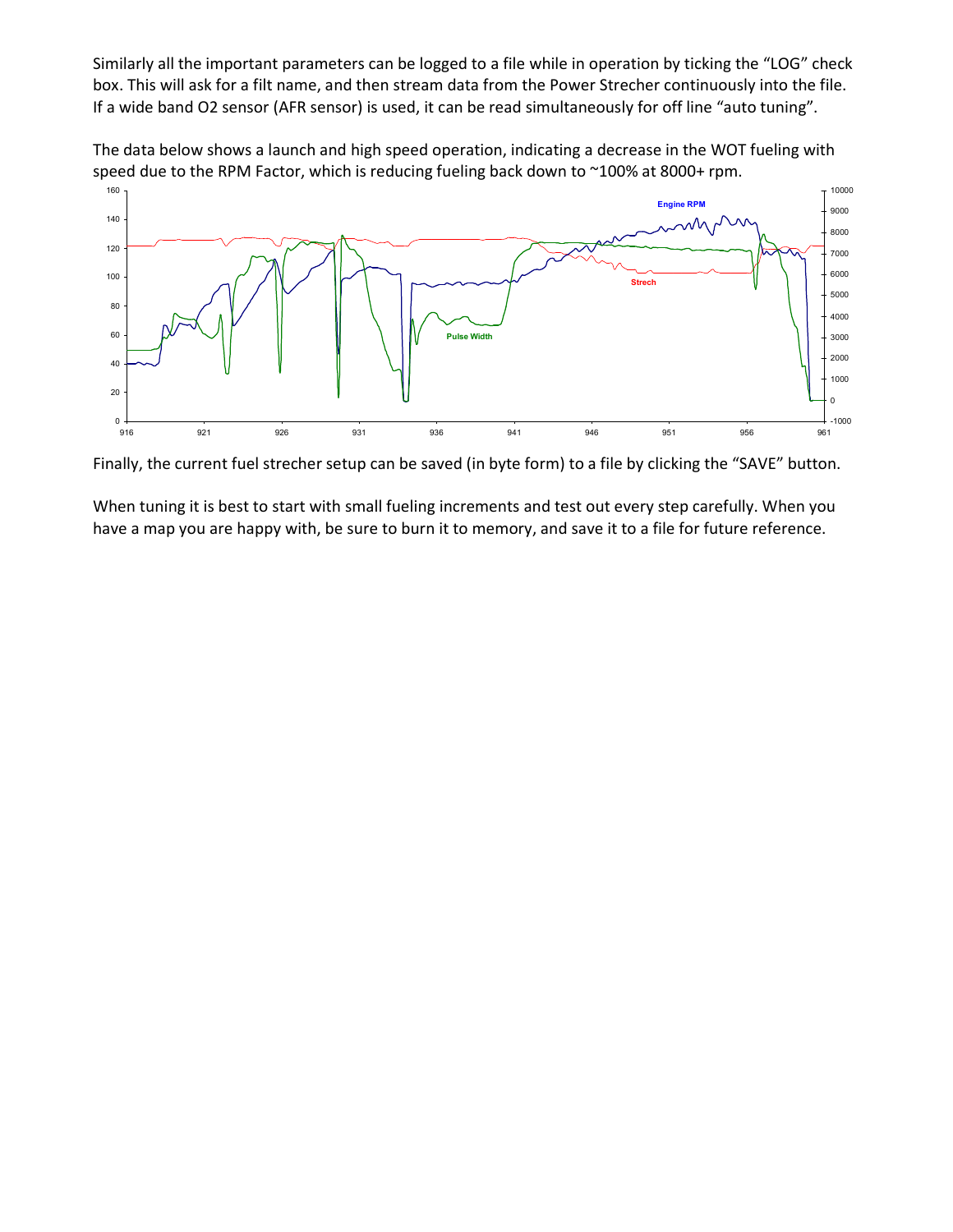

Connected to PowerStretcher | v1.0\_Beta\_03

The Handfone interface (shown above) is a simplified version of the computer tuning interface and is available from our website (www.FocusAppliedTechnologies.com). Looks for the Power Strecher APK file (it is included in the Power Strecher Zipped file with the other files and information).

To connect to BlueTooth enabled Power Strechers first turn on Blue Tooth on the handfone, and then search for devices. The Strecher should appear as "HC-06" or "Strecher" something similar. Pare with the appropriate device to begin communications.

The buttons on the left allow you to turn ON/OFF the various features, and the Real and Synthetic O2 signals are indicated by the LED's on the right. You can select which map to use with the rocker switch labeled "Map". Also while running you can increase or decrease the instantaneous fuel stretch by clicking up or down on the Fuel rocker switch.

The RPM factor is set by clicking the small "dial and needle" icon (upper right in the screen shot above).

If you have made modifications and want to save them, hit the "Burn" button.

As always be careful while driving, and don't get distracted by the interface when operating on the road.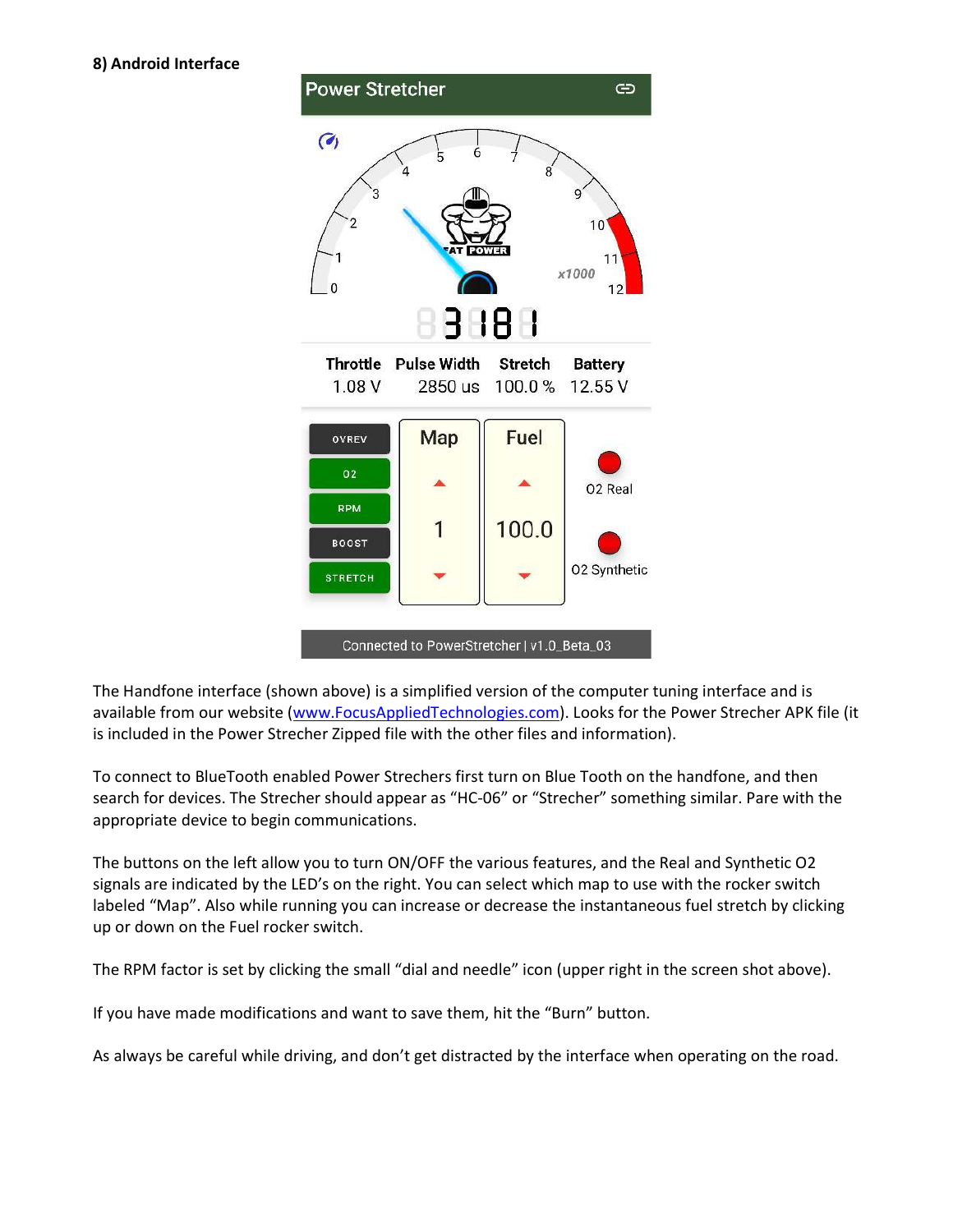#### **APPENDIX 1**

#### **COMUNICATIONS PROTOCALL**

| Communications: | <b>RS-232</b> |
|-----------------|---------------|
| Baud:           | 9600          |
| Bits:           | 8             |
| Data Transfer:  | Binary        |

Several "toggles" are provided for quick manipulation of the Power Stretcher's functioning. These are sent as a single byte, and elicit no direct response from the Stretcher (however the appropriate status bits of the status bytes will be effected).

| <b>Character</b> | <b>Action</b>                                           |                                                                              |
|------------------|---------------------------------------------------------|------------------------------------------------------------------------------|
| V/v              | Turns verbose mode ON/OFF                               | (ie. Sending a "V" turns verbose mode ON)                                    |
| S/s              | Turns Strech mode ON/OFF                                | (ie. Sending a "s" turns Strech OFF)                                         |
| O/O              |                                                         | Turns O2 control ON/OFF (in off mode the signal is sent directly to the ECU) |
| M/m              | Increment/Decrement Map number (rolls over at 1 and 3)  |                                                                              |
| B/b              | Boost ON/OFF                                            |                                                                              |
| R/r              | RPM Factor On/OFF                                       |                                                                              |
| P/p              | Delphi (ie. Current pump) ON/OFF                        |                                                                              |
| K/k              | RPM Speed Factor INcrease/DEcrease                      |                                                                              |
| $+/-$            | Increase/Decrease fueling at current Strech Map TPS bin |                                                                              |

There are a few "single character" commands for control:

| <b>Character</b> | <b>Action</b>                                       |
|------------------|-----------------------------------------------------|
| A                | Requests single PING (response explained below)     |
| G                | Guard (burn) current map and calibrations to memory |

#### **Standard data ping from Power Strecher:**

| 7                     | <b>Synchronization Character</b>  |
|-----------------------|-----------------------------------|
| RPM high              | High byte of engine speed         |
| <b>RPM</b> low        | Low Byte of engine speed          |
| <b>TPS</b>            | Throttle position                 |
| PW high               | High Byte of Pulse Width (in µs)  |
| PW low                | Low Byte of Pulse Width (in us)   |
| O <sub>2</sub>        | O2 Signal voltage                 |
| O <sub>2</sub> Status | Oxygen Status Byte                |
| Vhat                  | <b>Battery Voltage</b>            |
| MapStat               | Map Status Byte                   |
| Temp                  | <b>Temperature Sensor Voltage</b> |
| <b>Boost</b>          | <b>Boost channel Voltage</b>      |
| RES1                  | Internal Clock Count              |
| RES2                  | Wideband O2                       |
| RES3                  | Unused                            |
| RES4                  | Unused                            |

Finally there are several map manipulation commands. These can either query/change an individual map element, or a whole map.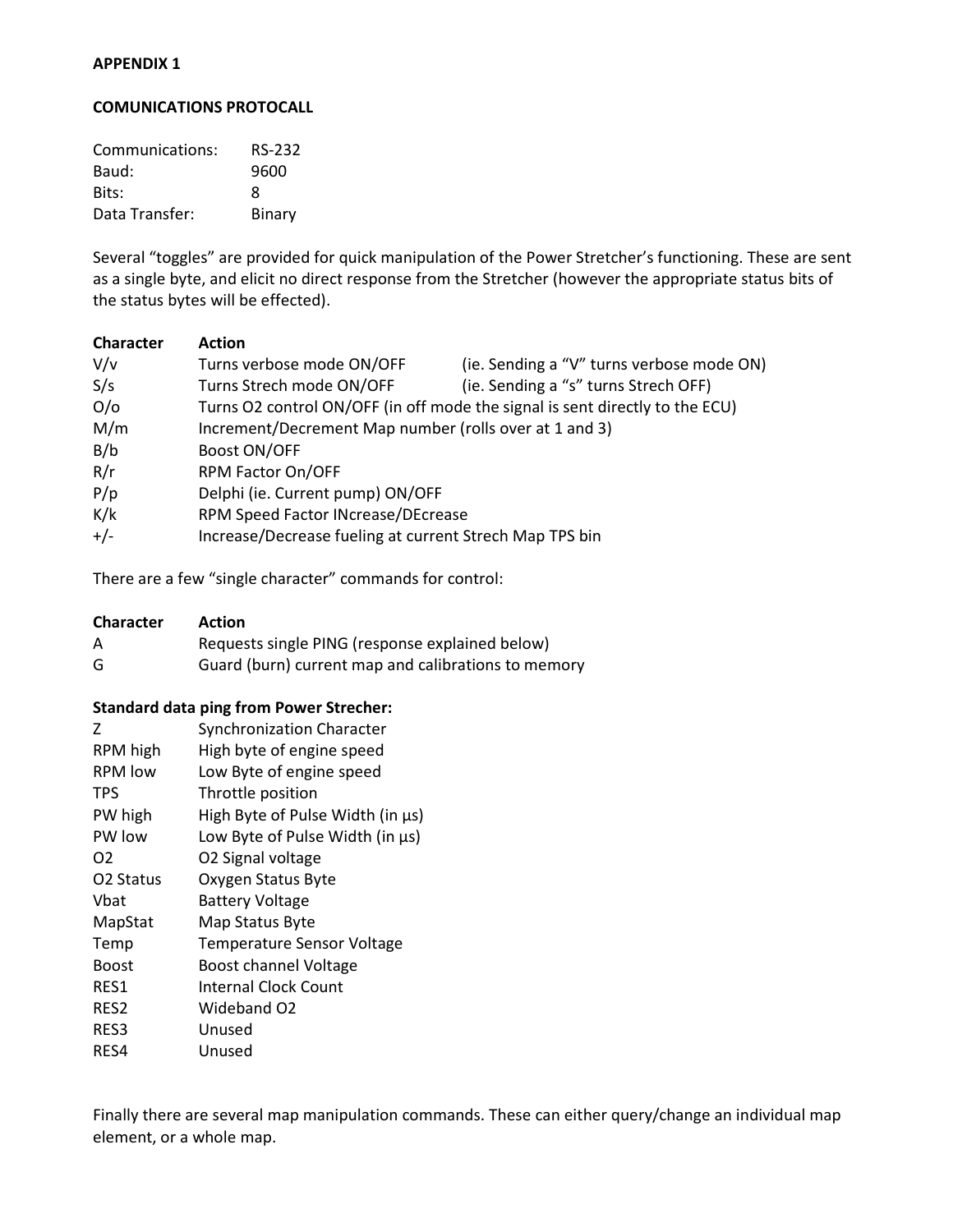| <b>Command</b> | <b>Action</b>                                                                               |
|----------------|---------------------------------------------------------------------------------------------|
| <b>Dx</b>      | Dumps map x (where x is the number 0 to 16 in byte form)                                    |
|                | Response is 5 bytes: Map x element 1, 2, 3, 4, 5                                            |
| Exy            | Enumerate Map x Element y (x is 0 to 16, y is 1 to 5 both in byte form)                     |
|                | Response is 1 byte: Map x Element y                                                         |
| Fxy#           | Forced Write of # to Map x Element y (ie. Put # into map x at position y, all in byte form) |
|                | This command returns no response                                                            |
| Lxabcde        | Load Map x with a, b, c, d, e in elements 1-5 respectively (all in byte form)               |
|                | This command returns no response                                                            |

### **O2 Status Byte Explanation:**

|      | 22 Stat:           |  |          | <b>BITS</b> |               |              |           |        |
|------|--------------------|--|----------|-------------|---------------|--------------|-----------|--------|
|      |                    |  |          | 4           | ົ<br>ື        |              |           |        |
| High | O <sub>2</sub> Out |  | Stat-Hi  | Ocil-Dir    | Norm          | <b>Rich</b>  | Follow    | Delphi |
| LOW  | O <sub>2</sub> Out |  | Stat-Low | IStatic     | <b>Direct</b> | <b>Click</b> | Synthetic | Std    |
|      |                    |  |          | CNTL        |               |              | Output    |        |

#### **MAP Status Byte Explanation:**

|      | Map Bvte:         |                            |           | BITS                      |  |  |      |       |
|------|-------------------|----------------------------|-----------|---------------------------|--|--|------|-------|
|      |                   |                            |           |                           |  |  |      |       |
| High |                   | Boost Com RPM Com Shift ON |           | RPMfact.1 RPMfact.0 Map.2 |  |  | Map. | Map.C |
| ∟ow  | Boost Off RPM Off |                            | Shift OFF |                           |  |  |      |       |

The number of the current fuel strech map is contained in the first 3 bits.

#### **Various Maps Explanation:**

|                 |                                                            |                                      | Y              |                |      |                           |  |  |  |  |
|-----------------|------------------------------------------------------------|--------------------------------------|----------------|----------------|------|---------------------------|--|--|--|--|
| X               | 1                                                          | $\overline{2}$                       | 3              | $\overline{4}$ | 5    |                           |  |  |  |  |
| "MAP" #         | <b>TPS</b>                                                 |                                      |                |                |      |                           |  |  |  |  |
| $\mathbf{0}$    | 50                                                         | 70                                   | 100            | 150            | 220  |                           |  |  |  |  |
|                 | 0.98                                                       | 1.37                                 | 1.96           | 2.94           | 4.31 |                           |  |  |  |  |
|                 | 1                                                          | $\overline{c}$                       | 3              | 4              | 5    |                           |  |  |  |  |
| $\overline{1}$  | 100                                                        | 102                                  | 105            | 110            | 110  | Factor (1/2% Precision)   |  |  |  |  |
| $\overline{2}$  | 102                                                        | 105                                  | 110            | 115            | 115  | Factor (1/2% Precision)   |  |  |  |  |
| 3               | 102                                                        | 105                                  | 110            | 115            | 120  | Factor (1/2% Precision)   |  |  |  |  |
| 44              |                                                            |                                      |                |                |      |                           |  |  |  |  |
| $\bf 8$         |                                                            |                                      |                |                |      |                           |  |  |  |  |
| 9               |                                                            | TPS_ORRPM_OFPW_OR:nrich_OI dT_OR     |                |                |      |                           |  |  |  |  |
|                 | byte                                                       | x100rpm x0.1ms half % x0.1ms         |                |                |      |                           |  |  |  |  |
| 10 <sup>1</sup> |                                                            | TPS idleTPS rictTPS wottwarmup InjOT |                |                |      |                           |  |  |  |  |
|                 | byte<br>byte<br>byte<br>sec<br>x0.1ms                      |                                      |                |                |      |                           |  |  |  |  |
|                 | 11<br>O2_low O2_high)2_perioO2_Shift <sup>1</sup> 2sv/WBsv |                                      |                |                |      |                           |  |  |  |  |
|                 | byte x100ms 100-.1s<br>byte<br>byte                        |                                      |                |                |      |                           |  |  |  |  |
|                 |                                                            |                                      |                |                |      |                           |  |  |  |  |
| 12 <sup>2</sup> | 20                                                         | 40                                   | 60             | 100            | 120  | 100's                     |  |  |  |  |
| 13              | 100                                                        | 100                                  | 100            | 90             | 70   | Factor (1/2% Precision)   |  |  |  |  |
|                 |                                                            |                                      |                |                |      |                           |  |  |  |  |
| 14              | 50                                                         | 100                                  | 150            | 200            | 250  | <b>ADC</b>                |  |  |  |  |
| 15              | 110                                                        | 120                                  | 130            | 140            | 150  | Factor (1% Precision)     |  |  |  |  |
|                 | $\Omega$                                                   | 1                                    | $\overline{2}$ | 3              | 4    |                           |  |  |  |  |
| 16              | 100                                                        | 100                                  | 100            | 100            | 100  | Factor (1/2% Precision) 1 |  |  |  |  |
| 17              | 10                                                         | 10                                   | 10             | 10             | 10   | x100ms                    |  |  |  |  |
|                 | Man $\Omega$ is the 5 TPS hins (0-255 is 0-51)             |                                      |                |                |      |                           |  |  |  |  |

Map 0 is the 5 TPS bins (0-255 is 0-5V)

Maps 1-3 are the fuel strech maps 1-3 respectively

Map 10 is the various TPS levels for O2 control, and warmup time